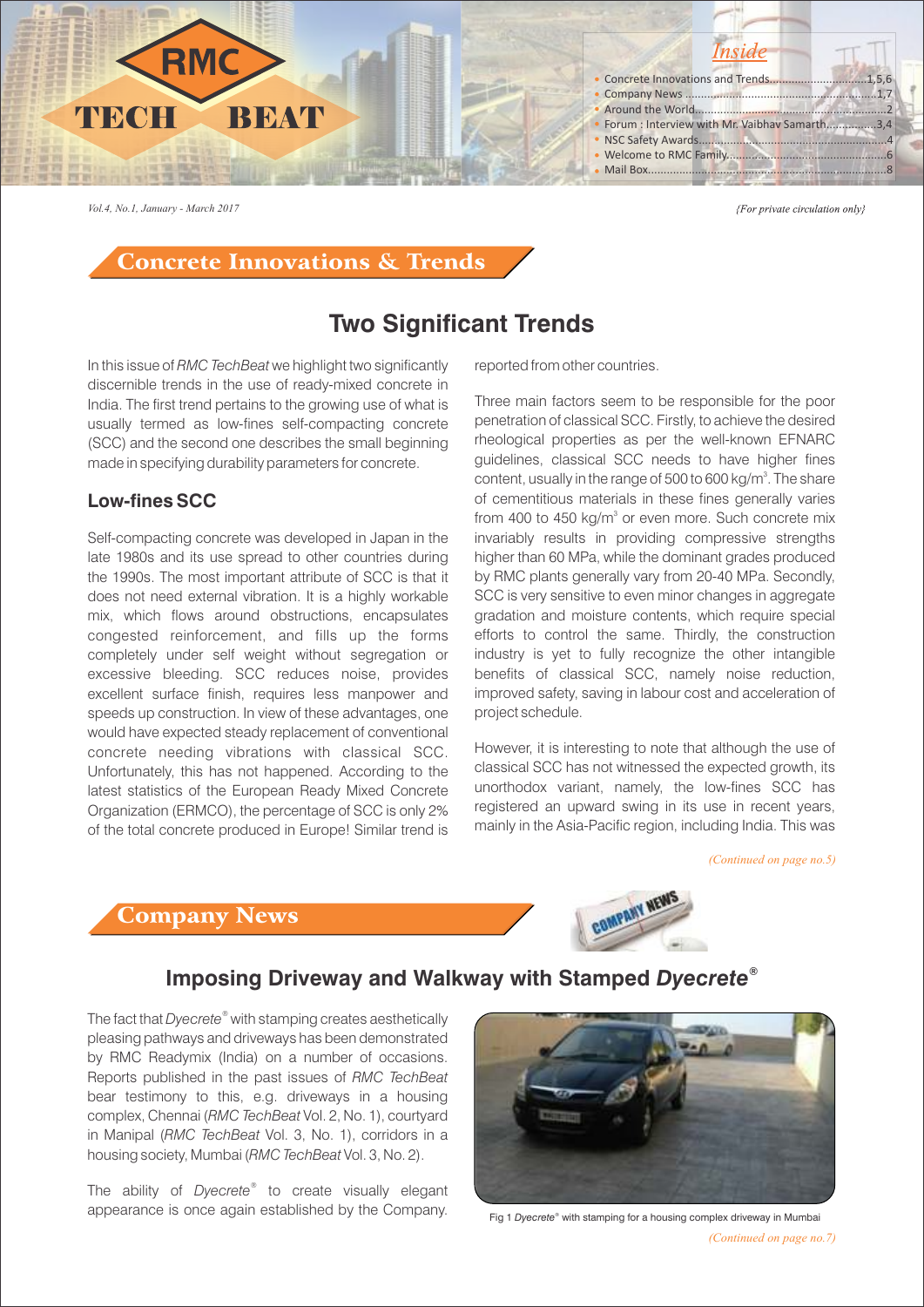



### **Concrete Flooring : Health and Happiness Galore!**

Food, clothing and housing (*Roti, Kapda aur Makan* in Indian parlance) are the basic needs of human beings. While the first two needs, namely food and clothing, have more or less been satisfied for the vast majority of population, the third need is far from being fulfilled. The twin problem of population growth and rapid urbanization are responsible for this. According to the latest report of the United Nations on World Urbanization, continuing population growth and urbanization are projected to add 2.5 billion people to the world's urban population by 2050, with nearly 90% of the increase concentrated in Asia and Africa<sup>1</sup>. In this projected growth, India's share will be highest with 404 million urban dwellers, followed by China with 292 million and Nigeria with 212 million.

In most of the developing countries the urbanization scenario presents a dismal picture. Here, the acute shortage of housing in the metropolitan and other big cities has lead to the steep rise in slums and squatter settlements. In some of these cities, the percentage of people staying in slums and squatter settlements is close to 50 percent and it continues to rise. The unprecedented growth of urban population has also placed tremendous burden on local services involving water supply, sanitation, roads, hygiene, etc.

It is beyond doubt that Herculean efforts would be needed to solve the gigantic problem of urban housing, especially in developing countries. However, even a small step can sometimes bring huge benefits. This is recently demonstrated in a Mexican government project, which simply involved replacement of dirt floors of poor households by concrete floors at an average one-time cost of \$150 per household. The program, called *Piso Ferme,* offered households with dirt floors up to 50  $m^2$  of cement concrete flooring.

Recently, a team of economists investigating the impact of the Mexican government program found that replacing dirt floors with concrete floors significantly improved the health of young children and their cognitive development, mainly by reducing the incidence of parasitic infections, diarrhea, and the prevalence of anemia<sup>2</sup>. Additionally, the economists also observed significant improvements in adult welfare measured by increased satisfaction with their housing and quality of life as well as by lower scores of depression and perceived stress scales.

It is indeed creditable to observe that concrete flooring has such a huge impact in improving the health and happiness of low-income groups. However, the economist who evaluated the Mexican program have cautioned that replacing dirt floors by concrete floors may not be so very effective in other locations, especially in rural areas, where the low-income groups may not have access to safe drinking water.

Yet, based on the Mexican experience, Indian government can certainly initiate similar program on experimental basis.

#### References

- 1. *World Urbanization Prospects: The 2014 Revision Highlights,* Published by United Nations, New York, 2014.
- 2. Cattaneo, M D, Galiani, S, Gertler, P J, Martinez, S and Titiunik, R, Housing Health and Happiness, *American Economic Journal,* Economic Policy 2009, 1:1, 75-105.

### **Concrete without formwork!**

The "Mesh Mould" construction technology received the Swiss Technology Award 2016 in the "Inventors" category in November 2016 during the 11th Swiss Innovation Forum in Basel, Switzerland. This technology, developed by researchers at the Swiss Federal Institute of Technology (ETH) in Zurich, enables load-bearing concrete components to be manufactured in any shape but without formwork.



A mechatronic end-effector mounted on a robot first produces dense steel wire mesh based on a computer model. This mesh is then filled with concrete in the next stage. The concrete does not spill out of the sides due to the dense mesh and the concrete's specific mixture. Steel mesh manufactured with Mesh Mould is capable of assuming the functions of both the formwork and the reinforcement, whereas other digital construction technologies, such as printing concrete in 3D, are still struggling to integrate the reinforcement.

Mesh Mould reportedly possesses great advantages for both tailor-made and standardised concrete. The greatest advantage is found in the case of individual structures since no disposable formwork, with its high costs in time and materials, has to be produced. Mesh Mould offers unrestricted freedom to designers. Further, the use of Mesh Mould would be environmentally-friendly as one may be able to construct less expensively and the construction time will greatly be reduced.

*Source*: www.dfab.ch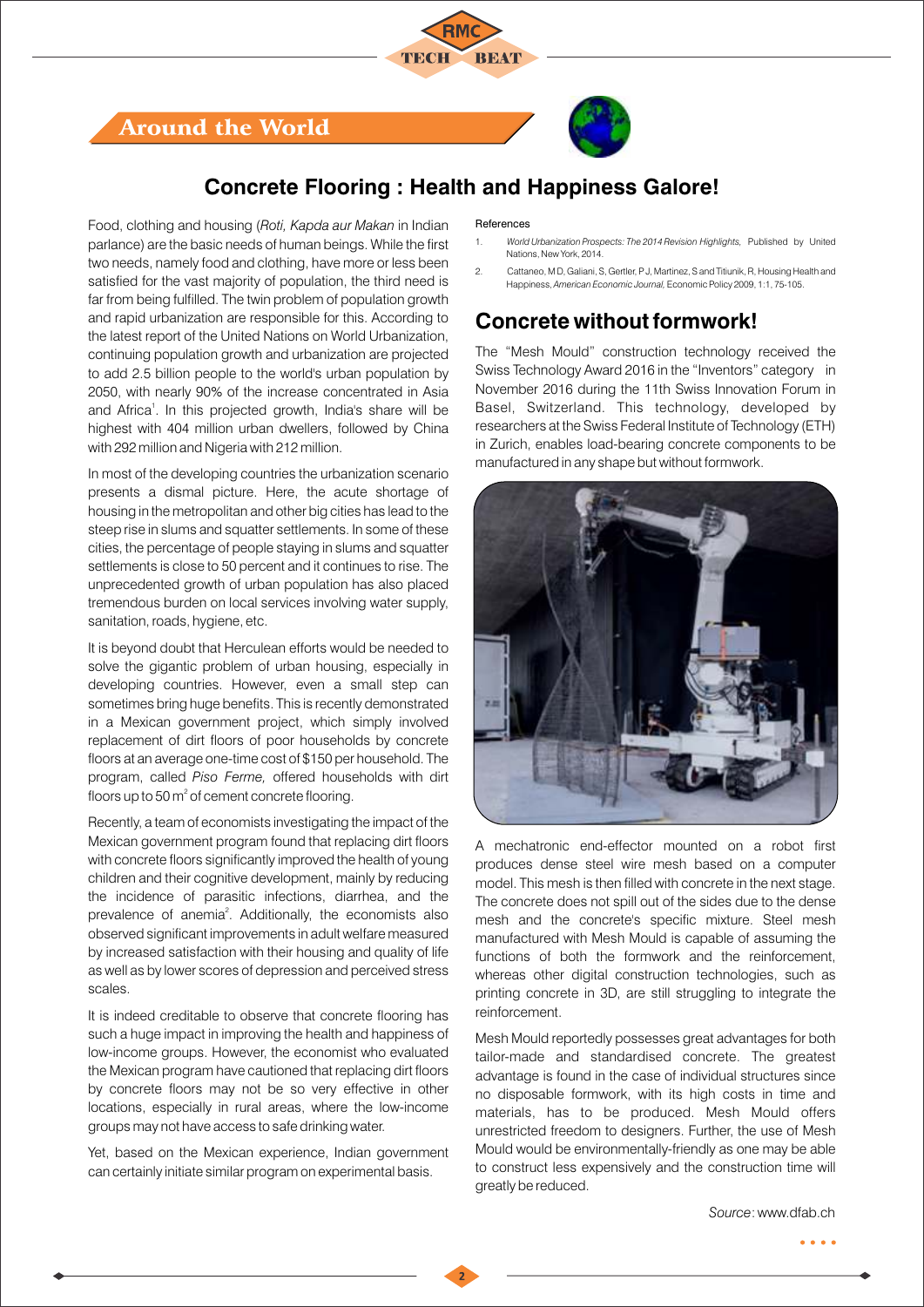

# **Interview with Mr. Vaibhav Samarth**

- Q. We had supplied ready-mixed concrete to a number of projects of your Company such as In-Orbit Mall, Malad; Mind Space, Navi Mumbai; JW Marriot Hotel, Saki Naka; Mahalaxmi residential project, etc. and are now supplying concrete to high-rise buildings - Artesia Tower in Worli, where you are the DGM of the Project. How do you rate the quality of the concrete from RMC Readymix (I)?
- A. Quality of concrete supplied to our project by your Company was found consistent and the service was good. We have not faced any cube failure issue for this project. When we pointed out certain higher level of variations in the standard deviation of compressive strengths, prompt corrective action was taken by your Company.

Occasionally, there were some coordination issues in the supply of concrete, which were amicably resolved. It is my personal opinion that the coordination issues will be minimised if RMC plant is closer to the construction site.

- Q. At this high-rise building project in Worli we have supplied M50 grade self-compacting concrete *(Easycrete®)* and *Foundationcrete<sup>™</sup> for the raft* foundations. Kindly briefly explain the challenges you faced in the construction of raft foundations and also inform how our Company's products helped to solve some of these challenges?
- A. It was the main foundation for core walls, and the reinforcement consisting of 40-mm diameter rods lead to very heavy congestion of steel. The depth of foundation was 1.5m. Recognizing the difficulties in placing concrete in such foundation, the technical team from RMC Readymix (I) suggested us to use their Special Product named as *Foundationcrete<sup>™</sup>*

*®* and *Easycrete* . When we used these products we found them satisfactory. In the Foundationcrete<sup>TM</sup>. although we have specified the 56-day strength criteria, we observed that the desired strength was achieved at 28 days itself and the strength gain at 56 day was of the order of around 12 percent. In case of your other product *Easycrete*<sup>®</sup>, we observed that the concrete flowed easily through the congested reinforcement. After the formwork was removed, there was no honeycombing. The finish was good and the incidence of cracking and blow holes was minimal.

- Q. For the core walls of the high-rise building in Worli, we understand that you have been using an innovative technique involving climbing formwork for the densely-reinforced core walls. Can you briefly explain the advantages of this technique?
- A. Yes. We have used innovative technique for climbing formwork. The densely-reinforced core wall required higher grade and high-early strength concrete. It was specified that concrete should achieve a compressive strength of at least 40 MPa on the  $5<sup>th</sup>$  day. We are happy that the concrete supplied by your Company comfortably achieved this requirement.
- Q. For the core walls, we have supplied more than 8500 m<sup>3</sup> of *Megacrete*<sup>®</sup> of grade M70. Are you satisfied with our supply and the fresh and hardened properties of concrete achieved by *® Megacrete* ?
- A. Before starting supply we had conducted laboratory trials in your Ghatkopar lab and your team developed different mixes to satisfy the specified criteria of flow and slump up to 3 hours, required early strength and the 28-day compressive strengths. The mixes were

*(Continued on page no.4)*

### **Mr. Vaibhav Samarth**

Mr. Vaibhav Samarth is the Deputy General Manager-



Engineering with K. Raheja Corp, Mumbai. He has more than 22 years of experience in civil construction works, mainly in the construction of high-rise residential and commercial buildings, institutional and educational buildings, factories, etc. He has completed a number of difficult and challenging projects. Some of the significant

projects executed under him include: Artesia Tower, Worli; Saarthi Tower, Girgaon, Sumer Towers, Prabhadevi (all residential towers in South Mumbai); Midspace Gigaplex, Airoli; TCS Banyan Park, Andheri; TCS International Headquarters, Fort (all commercial construction); He was also involved in the construction of Phoenix Mall Palladium, where top-down construction was adopted first time in India. Number of industrial structures were constructed under his guidance at Asian Paints (Mazda Dye-chem), Turbhe; Lubrizol India, IPCL, etc. Some other important structures where he was involved include: DAV Schools, Navi Mumbai; Apeejay School, Shivamrut Dairy Vashi and Rambhau Mhalgi Prabodhini, Uttan, Mumbai.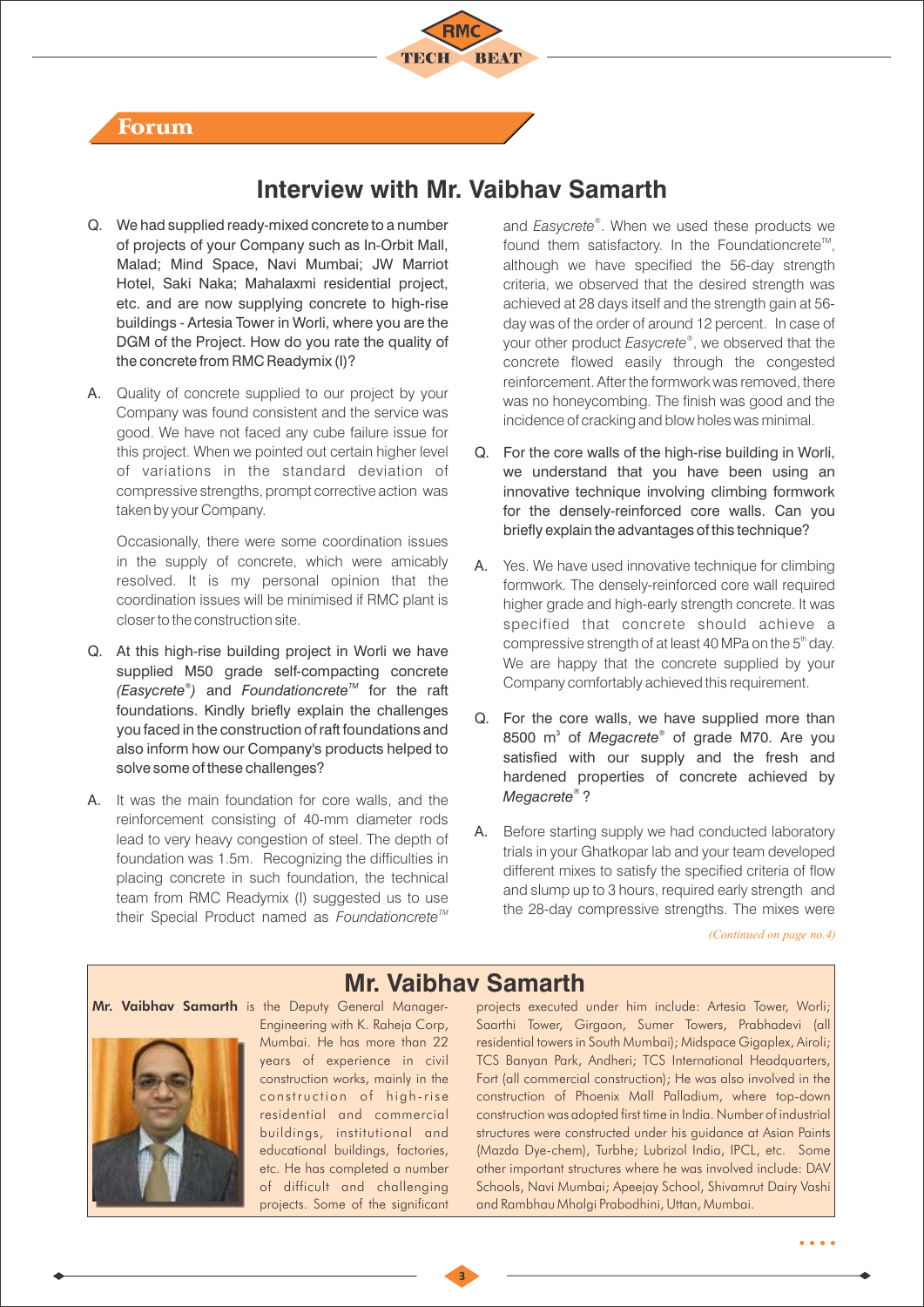

*(Continued from page no.3)*

# Forum

Artesia Tower - Aerial view during construction

finalised after getting satisfactory results. Some testing was done in a third-party NABL accredited lab and the results were satisfactory.

*®* Q. We have also supplied *Megacrete* of grade M80 (around 750  $m^3$ ) and M90 (around 250  $m^3$ ) to your project. Are you satisfied with our supply and the fresh and hardened properties of concrete supplied by us?

- A. There was no major issue about the quality of concrete. Occasionally, owing to miscommunication between personnel from site and the RMC plant, we had faced segregation issues, which were promptly attended and rectified. As mentioned earlier, the results of compressive strengths done in your lab as well as in third-party lab were found satisfactory.
- Q. Have you specified any durability parameters for pre-qualifying the concrete? Kindly inform if the specified durability parameters were satisfied
- A. We were happy that the results of various durability tests such as Rapid Chloride Permeability Test (RCPT), Initial Surface Absorption Test (ISAT), Water Penetration Test (DIN 1048) were satisfactory. For M60, M70, M80 and M90 grade concretes the results of RCPT test done in your lab as well as in third-party lab showed that the values were lower than 1000 coulombs. As per ASTM C 1202, this is considered as concrete having "low permeability".

To conclude, I would like to state that the quality and service provided by your Company for this project was quite satisfactory.

- Q. Will you recommend us to other developers / builders / contractors ?
- A. Yes.

# **NSC Safety Awards**

Every year RMC Readymix (India) participates in the Safety Competition organized by the National Safety Council of India (NSC). The objective of the competition is to assess and quantify the occupational health and safety performance of an industrial unit. The prestigious NSC Award is recognized by the Ministry of Labour and Employment (Government of India).

It is indeed creditable that out of the 7 plants of the Company which participated in the 2016 competition, six plants received NSC awards! The details of award-winning plants are as below:

### *Prashansa Patra (Certificate)*

- Thirumudivakkam Plant, Chennai,Tamilnadu
- Mahape Plant, Navi Mumbai, Maharashtra.

### *Certificate of Appreciation*

- Sakinaka Plant, Mumbai, Maharashtra.
- Mysore Plant, Mysore, Karnataka.
- Derabassi Plant, Mohali, Punjab.
- Vadodara Plant, Vadodara Gujarat.

In the span of past five years (2011-2016), a total of 38 RMC plants belonging to the Company have received the prestigious NSC Awards.



 $\bullet$   $\bullet$   $\bullet$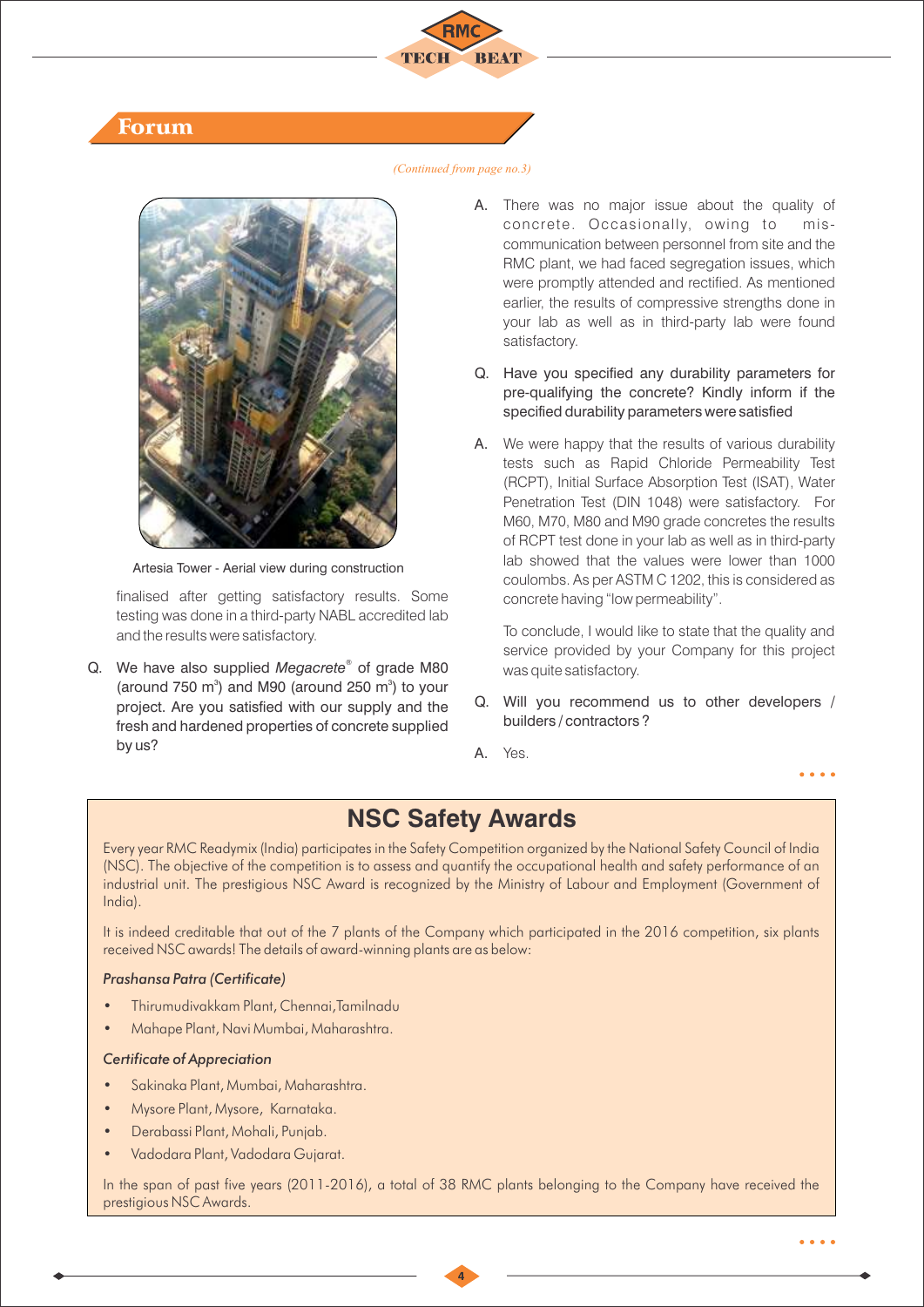

## Two Significant Trends



Typical high-rise building constructed with  $Readyspread^*$  and Mivan formwork

possible mainly because of the availability of the state-ofthe-art viscosity modifying agents (VMA) incorporated in polycarboxylate ether (PCE)-based chemical admixtures.

By incorporating such admixture, it is possible to effect reduction in the total fines content in SCC and still achieve fresh properties of concrete, which are more or less similar to those of classical SCC. With this innovation, concrete can now be designed to achieve compressive strengths in the range of 25-40 MPa, having filling and passing abilities similar to the classical SCC.

Of course, low-fines SCC cannot be termed as a totally vibration-free concrete as certain minor level of external vibration may become necessary on some occasions. Yet, the excellent flow characteristics of the low-fines SCC are welcomed by the contractors, as it is helping them in speeding up construction and also improving the concrete pumping characteristics and its finish.

In India, the use of low-fines SCC is found quite advantageous in housing construction, especially when pre-engineered formwork systems are being used. Such formwork systems are increasingly used in the country. In fact, one such pre-engineered aluminium formwork system, commonly known by trade name *'Mivan'* has found favour with a number of construction agencies. It is now realized that *Mivan* formwork system provides numerous benefits such as higher speed of construction, easy transportation in view of its lightweight nature, good surface finish eliminating the need of plastering, box-type monolithic construction providing higher earthquake resistant, large re-use potential and lower cost. A comparative study of a typical medium-rise building having conventional framed structure consisting of beams, columns and slab on the one hand and the *Mivan*type system on the other proved that the latter is cheaper by around 12 percent\*. The economics improves further

\*Bongirwar P.L., Srinivasachar, P.H., D'Monte, S. and Shah S.D. Conventional vis-a-vis conventional formwork system: Techno-economic evaluation, The Indian Concrete Journal, July 2005, pp.35-39.

*(Continued from page no.1)*

with the increased re-use of the system. No wonder that *Mivan*-type system is gaining ground.

What type of concrete is suitable for the *Mivan*-type system? Here, concrete needs to be placed in 100-125 mm thick and 3-m tall walls and it needs to flow easily below and above the window and door cut-outs. Initially, attempts were made to use high-slump concrete; but these attempts failed in view the occurrence of empty pockets and honeycombing. The constructors then tried to use low-fines SCC, which proved successful.

Table 1: List of supply of *Readyspread®* for housing projects using *Mivan* - type formwork

| <b>Location of Project</b> | <b>Plant which</b><br><b>Supplied SCC</b> | Grade of<br><b>Iow-fines SCC</b> |
|----------------------------|-------------------------------------------|----------------------------------|
| Powai, Mumbai              | Ghatkopar/SakiNaka                        | M35                              |
| Powai, Mumbai              | Ghatkopar/SakiNaka                        | M40                              |
| Powai. Mumbai              | Ghatkopar/SakiNaka                        | M <sub>50</sub>                  |
| Kandivali, Mumbai          | Dahisar                                   | M35                              |
| Kandivali, Mumbai          | <b>Dahisar</b>                            | M45                              |
| Andheri, Mumbai            | Saki Naka                                 | M40                              |
| Andheri, Mumbai            | Saki Naka                                 | M50                              |
| Andheri, Mumbai            | Saki Naka                                 | M30                              |
| Andheri, Mumbai            | Saki Naka                                 | M40                              |
| Mulund, Mumbai             | Mulund                                    | M30                              |
| Mulund, Mumbai             | Mulund                                    | M30                              |
| Mulund, Mumbai             | Mulund                                    | M40                              |
| Thane                      | Mulund                                    | M30                              |
| Thane                      | Mulund                                    | M40                              |
| Thane                      | Thane                                     | M30                              |
| Thane                      | Thane                                     | M35                              |
| Ghatkopar, Mumbai          | Ghatkopar                                 | M30                              |
| Noida, NCR                 | Saibada                                   | M35                              |
| <b>Bangalore</b>           | Veerasandra                               | M45                              |
| <b>Bangalore</b>           | <b>Bharatiya City</b>                     | M30                              |
| Pune                       | Hinjewadi                                 | M30                              |

RMC Readymix (I) was quick to spot this change. Based on a work of large number of laboratory trials, the Company developed two Special Products to cater to the market needs in SCC. While the product named as *® Easycrete* satisfies the requirements of classical SCC, *® Readyspread* caters to the requirements of low-fines SCC. It is interesting to note that the Company is able to secure a number of jobs in the recent past wherein *® Readyspread* was supplied for housing projects using *Mivan*-type formwork. This is evident from the list of projects included in Table 1. The trend of using *® Readyspread* commenced with Mumbai-Navi Mumbai-Thane region, but it is now spreading to other big cities too.

We believe that the use of low-fines SCC is going to get strengthened in the near future. RMC Readymix (I) with its long experience in the use of *Readyspread*<sup>®</sup> is geared up to take up the challenge.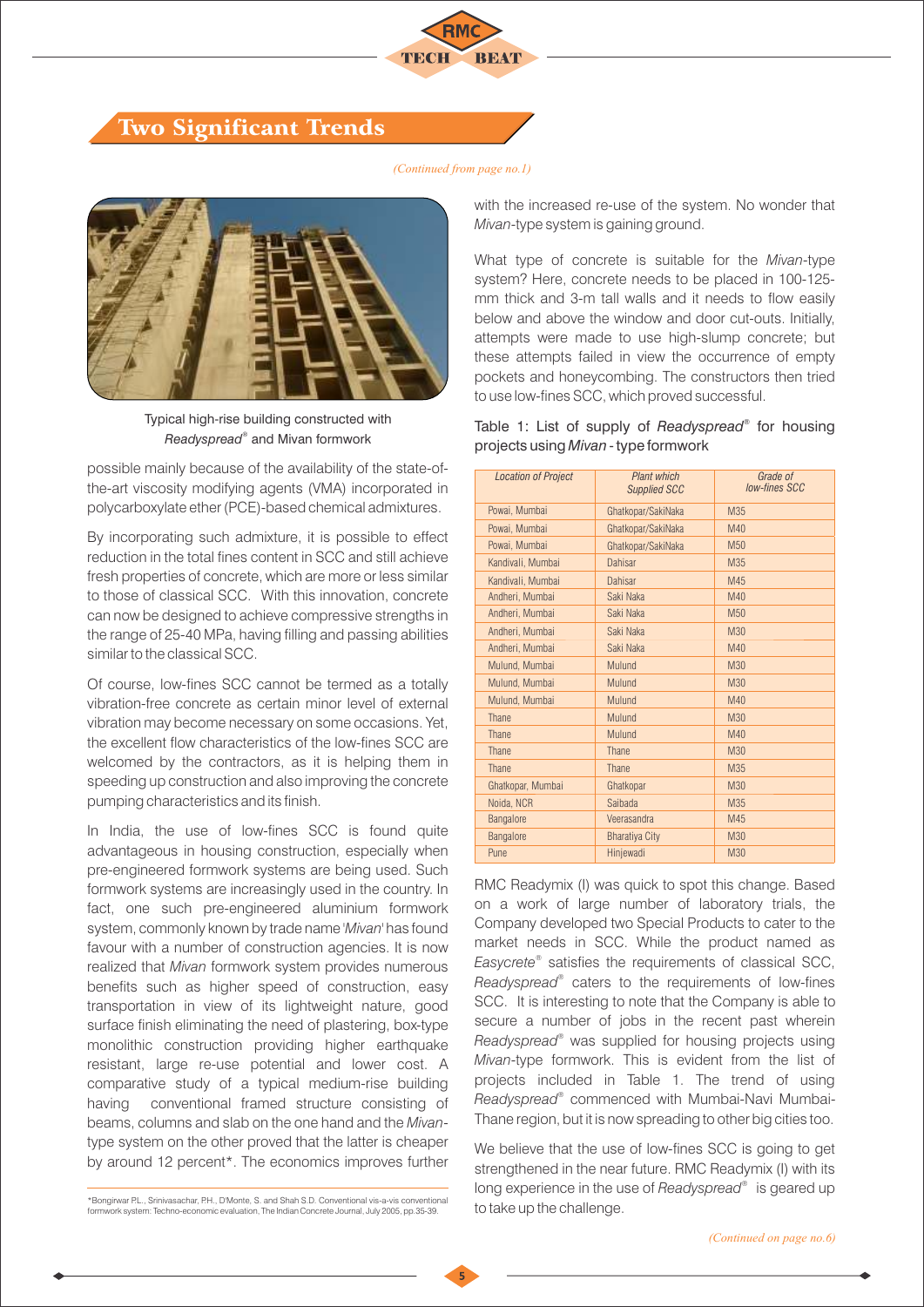

#### *(Continued from page no.5)*

### *TM Coastcrete* **Gaining Ground**

Concrete is commonly specified in terms of its two universally-known parameters – slump as a measure of its fresh-state property and the 28-day compressive strength as a measure of its hardened-state property. Once these two properties are satisfied, concrete is considered acceptable.

Durability of concrete is an important attribute of concrete. In recent years, it has assumed importance in view of the phenomena of premature deterioration of some recently constructed concrete structures on the one hand and the global emphasis on sustainability of concrete on the other. Most of the internationally well known standards on concrete, including those from the Bureau of Indian Standards, specify durability indirectly, usually in terms of the minimum cement content, maximum water binder ratio, grade of concrete and cover to the concrete.

However, recognizing that this 'deem-to-satisfy" prescriptive criteria do not necessarily guarantee the longterm durability of concrete, the latest trend is to specify some durability tests for pre-qualifying the concrete mixes. While numerous such tests have been developed in the recent past, the most common and popular durability test which have been codified include: Rapid Chloride Ion Permeability Test (RCPT) conforming to ASTM 1202, Water Penetration Test conforming to DIN 1048, and Initial Surface Absorption Test (ISAT) conforming to BS 1881 P-208.

A beginning is now made in the country in specifying some durability-related parameters for some mega projects like metro rail, tall buildings, prominent bridges, airports etc.

Considering this need RMC Readymix (India) developed a special product named as *Coastcrete<sup>™</sup>*. The product is developed after long laboratory trials, using well-known durability tests mentioned above.

Recently, a leading construction company specified durability parameters for their raft foundations, where about 800 m<sup>3</sup> of M45 grade *Coastcrete™* was supplied. Table 2 provides a comparison of the durability test parameters specified by the construction company and the actual value achieved by using *Coastcrete<sup>™</sup>*. It can be seen that *Coastcrete<sup>™</sup>* has satisfactorily achieved the given parameters.

Table 2: Comparison of specified durability parameters and those actually obtained with *Coastcrete*<sup>™</sup>

| <b>Durability test</b><br>method            | <b>RCPT (ASTM</b><br>1202), Coulomb | <b>Water penetration</b><br>(DIN 1048), mm | <b>ISAT (BS 1881</b><br>$-P$ 208), $ml/m^2$ .s |
|---------------------------------------------|-------------------------------------|--------------------------------------------|------------------------------------------------|
| <b>Parameters</b><br>specified by<br>client | 3800                                | $25$ (max)                                 | $0.02$ to $0.3$                                |
| Actually<br>achieved<br>values              | 1347                                | 6.22                                       | 0.002                                          |

We believe that the trend of specifying durability parameters will get strengthened in near future. RMC Readymix (I) is now confident to supply concrete suited to customers' requirements.

 $\bullet\bullet\bullet\bullet$ 

# **Welcome to RMC Family**

We extend hearty welcome to the following senior persons from management cadre, who joined RMC Readymix (I) - a division of Prism Cement Ltd. since January 2017.

- Mr. Prateek Mathur, as Vice-President- Marketing. He has a civil engineering degree and a post-graduate diploma in business management.
- Mr. Sreenivasan Prakash, as Head-QCP, Bangalore. He has civil engineering degree with Masters in Structures.
- Mr. Santoshi Prasad Mishra, as Manager-Business Development, Delhi. He is a civil engineering graduate.
- Mr. Bijeet Kumar, as Manager-Marketing, Mumbai. He possesses BTech in Civil Engineering from Kalinga Institute of Industrial Technology, Bhubaneswar and has also studied International Business from Hult International Business School, Boston-USA.
- Mr. Kalim Ullah Kabir, as Manager-Business, Sindraul. He has a degree in civil engineering.
- Mr. Sandeep Ganhar, as Deputy Manager-Sales, Mumbai. He has a degree in civil engineering.
- Mr. Male Chenchireddy, as Deputy Manager-Operation, Hyderabad. He has a diploma in mechanical engineering.
- Mr. Varun Dixit, as Assistant Manager, Surjapur, UP. He possesses BTech and MTech degrees in mechanical engineering.
- Mr. Premin Bipin Toprani, as Assistant Manager-Sales, Hyderabad. He has a degree in MBA (Mrktg.).
- Mr. Mahesh Ankush Patil, as Assistant Manager-Operations, Thane. He is a degree holder in electrical engineering.
- Mr. Swapnil Madhukar Maid, as Assistant Manager-Operations, Ghatkopar, Mumbai. He is a degree holder in electrical engineering.

Our best wishes to all the new recruits. We are sure they would excel in fulfilling the tasks assigned to them and help the Company in achieving its vision and mission.

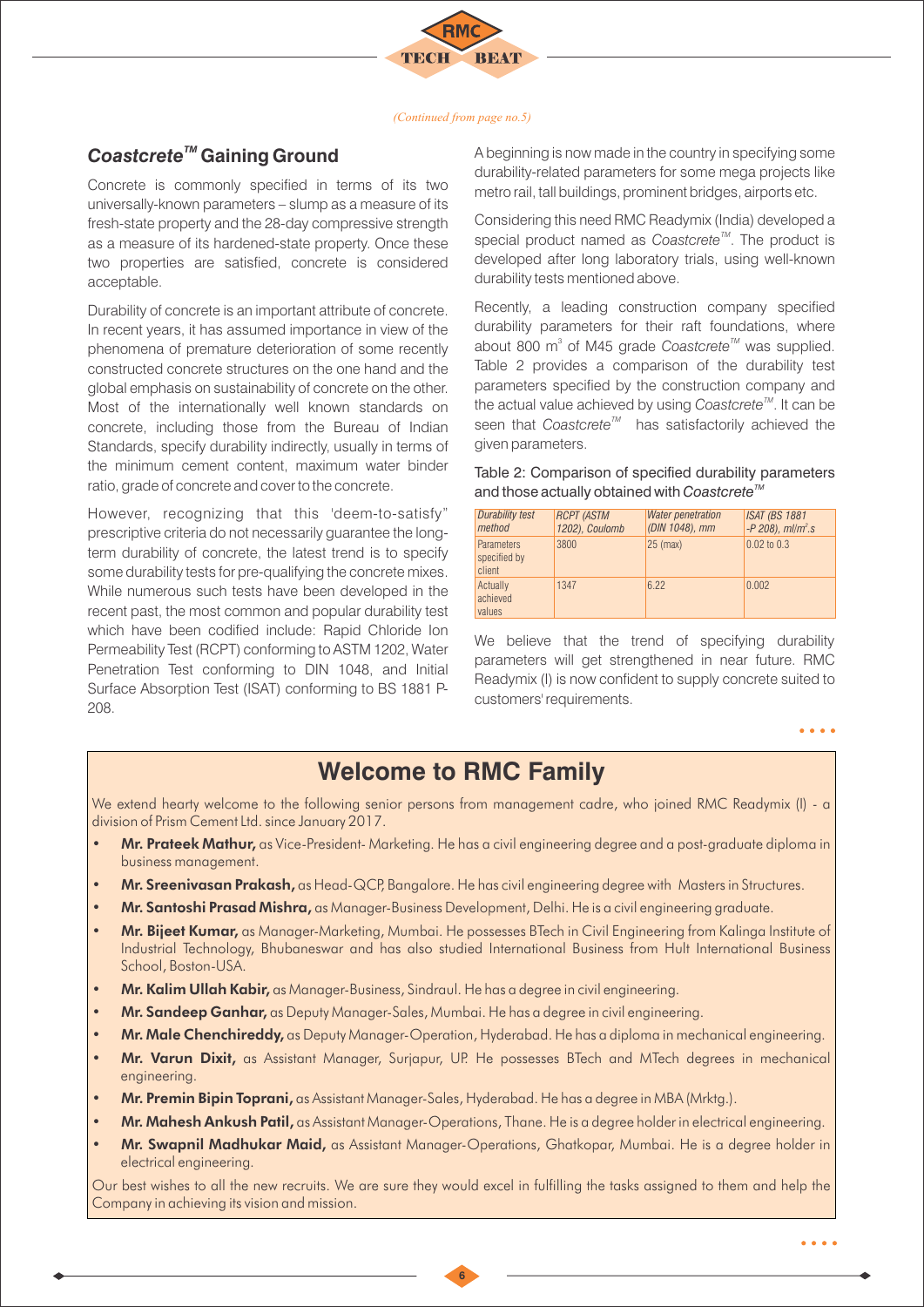



### Company News

*(Continued from page no.1)*

This time, an imposing driveway was constructed using *® Dyecrete* with stamping for a housing complex in Mumbai belonging to a leading real estate developer (Fig 1). The stamping pattern was Ashlar slate with gray colour. The *®* total area covered with stamped *Dyecrete* was around  $450m^2$ .

### **® Another Stamped Dyecrete at Udipi**

RMC Readymix (India), Manipal plant executed Dyecrete® with stamping for Kirthi Constructions, Udupi for their project "Solitare" at Udupi.

The stamped concrete is intended to be used as a walkway and is placed adjacent to the car parking area. The pattern used for the stamped Dyecrete<sup>®</sup> was English brick in red colour. A total of around 160  $m^2$  area was covered with stamped Dyecrete® with stamped Dyecrete® and the stamp of the Stamped Dyecrete®



Fig 2 Stamped Dyecrete® for a walkway in Udipi

# **3** *®* **1,000-plus m** *Easycrete* **pour completed in 24 hours !**

Recently, NCR Haryana Region team of RMC Readymix (I) had accomplished a challenging task. Around 1000 m<sup>3</sup>-plus volume of M50 grade self-compacting concrete was poured in one go in a massive beam-cum-slab in just 24 hours!

The customer specified that the concrete should be poured in a single pour to avoid any joint and that it should develop at least 75% of the strength in 7 days. This was essential to undertake post-tensioning operations. Further, the structural element consisted of around 200t of steel reinforcement as well as prestressing cables, creating massive congestion of reinforcement. As a result, the customer specified the use of self-compacting concrete.



The NCR Haryana team sensed a good opportunity in the challenge. The team prepared appropriate design of *®* M50 grade *Easycrete* , satisfying the three basic criteria for self-compacting concrete, namely filling ability, passing ability and segregation resistance. These three parameters were verified by conducting the slump-flow, V-funnel, U-box and L-box tests. Besides satisfying the *®* fresh concrete tests, the *Easycrete* also satisfied the specified compressive strength criteria.

Once the mix design was approved, the NCR Haryana geared up for execution through proper planning. *® Easycrete* was supplied from Dhumaspur plant with Faridabad plant being kept as a stand-by to support the operations if necessary. A total of 22 transit mixers and three pumps were brought into operations. The *® Easycrete* pour started at 6 am in the morning and was completed in just 24 hours – 10 hours ahead of the time span specified by the customer!.

*® Easycrete* satisfied the specified test criteria. Nearly 82% of compressive strength was achieved in 7 days. The customer was very happy at the outcome and remarked in his feedback, " They (RMC team) have done excellent job to completion within 24 hours".